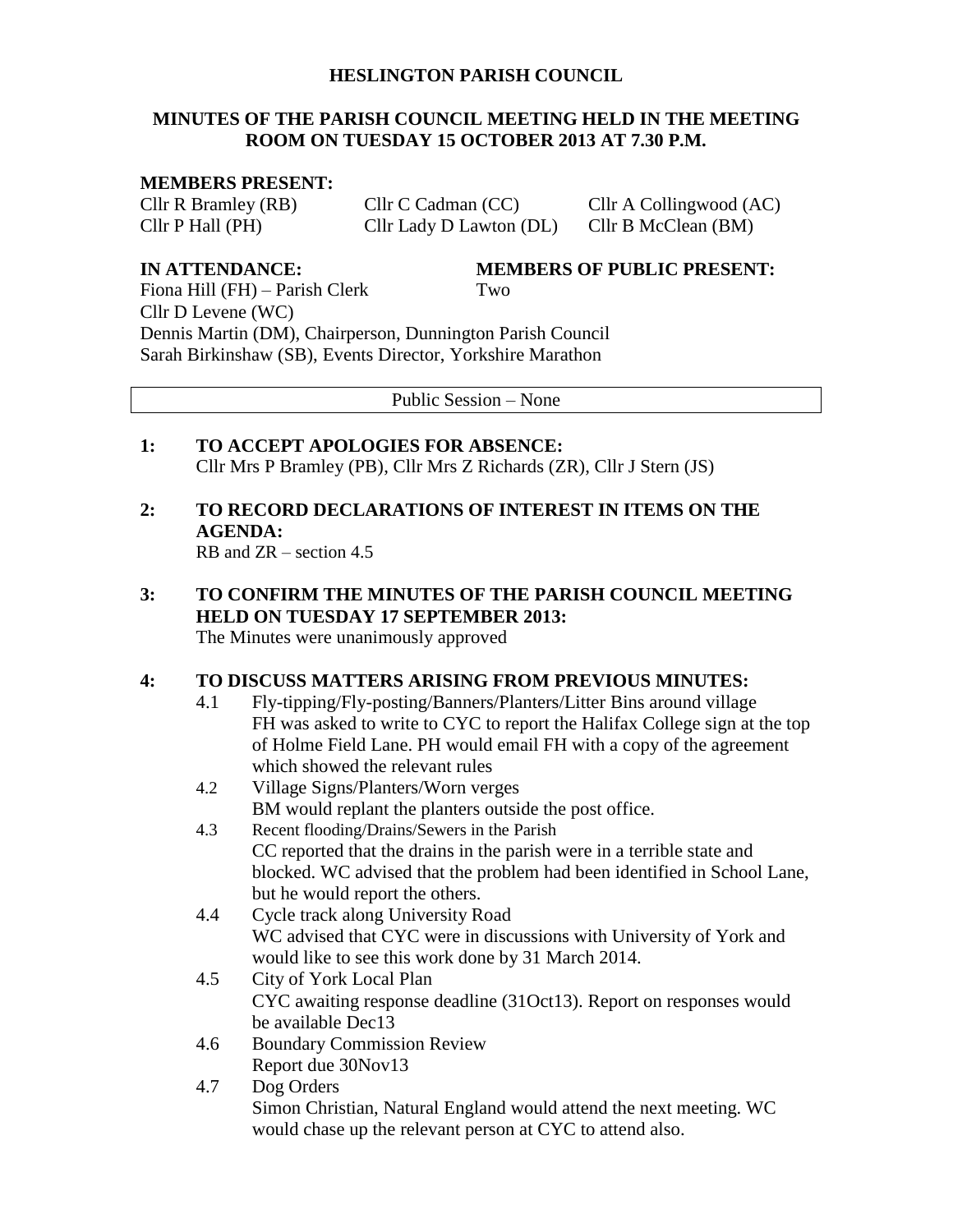4.8 Neighbourhood Planning

Dennis Martin spoke at length about neighbourhood planning. AC and BM would now research this subject and report further to the Parish Council

# **5. TO DISCUSS, IF NECESSARY, LONG-STANDING MATTERS:**

5.1 Highway Matters

5.1.1 Yorkshire Marathon

This was discussed at length with SB

- 5.2 University of York NTR
- 5.3 Elvington NTR
- 5.4 Heslington Village Website BM felt it needed input and photos from the village meeting room and the sportsfield.
- 5.5 Parish Newsletter BM had prepared a draft which was discussed, amended and approved.

## **6: TO RECEIVE ANY MATTERS RAISED BY MEMBERS OF PUBLIC:**

Mr Visick complemented the Parish Councillors in their efforts to speak more clearly, as this had improved the situation for those in the public gallery who could now hear much more.

# **7: TO REPORT AND MAKE RELEVANT RECOMMENDATIONS ON NEW PLANNING APPLICATIONS:**<br>Letter A: We support the application

*We support the application Letter B: We have no objections Letter C: We do not object but wish to make comments or seek safeguards as set out overleaf Letter D: We object on the planning grounds set out overleaf* 7.1 13/03196/FUL Harvest Cottage, 8 Holburns Close Letter B 7.2 13/03201/FUL Former Landwith College, Deremore Lane Letter B 7.3 13/03253/TCA 1 The Outgang Letter B

## **8: TO REPORT PLANNING DECISIONS BY CITY OF YORK COUNCIL:** None

# **9: TO RECEIVE REPORTS FROM REPRESENTATIVES OF FOLLOWING OUTSIDE BODIES:**

9.1 Ward Cllr David Levene

WC advised that he had offered his support to the Student Union campaign to improve facilities at Heslington East. The Ward Team Meeting would next meet on 28Nov13 and they would be asking "What is wanted with this committee" and "how do you feel about Community Contracts". WC hoped that meetings would continue every other month and suggested that community contracts were drafted. He suggested the committee would be made up of the Ward Cllr, Parish Council, CYC Street Environment officer, Police, CYC Youth Team and Student Union. Finally, there is a pot of money (£1000), which is no longer Ward Funding and it was agreed that the Sportsfield would be granted it towards play ground equipment.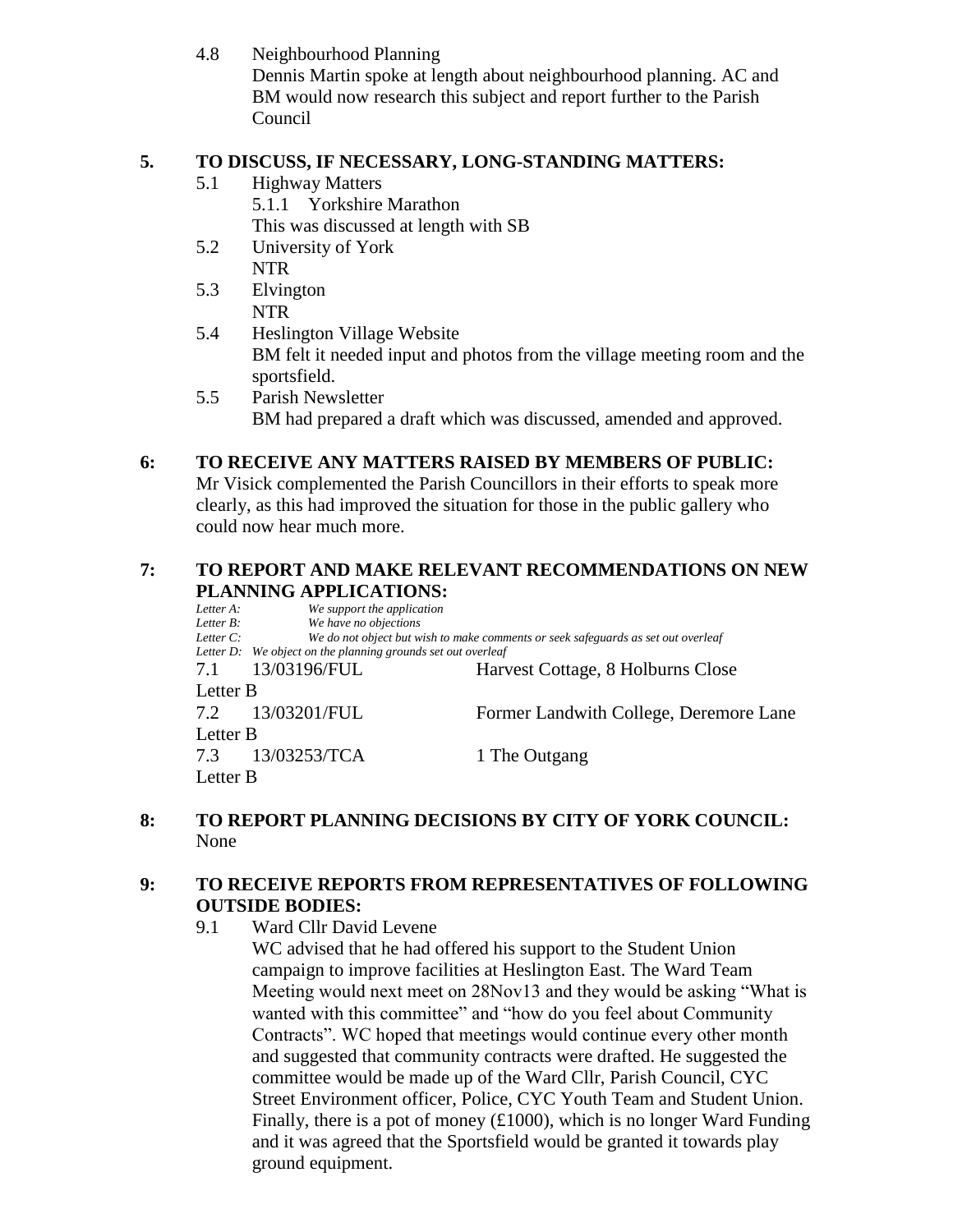| 9.2 | North Yorkshire Police                                                   |
|-----|--------------------------------------------------------------------------|
|     | <b>NTR</b>                                                               |
| 9.3 | <b>Heslington East Community Forum</b>                                   |
|     | <b>NTR</b>                                                               |
| 9.4 | Good Neighbourhood Forum                                                 |
|     | <b>NTR</b>                                                               |
| 9.5 | <b>Ouse and Derwent Drainage Board</b>                                   |
|     | <b>NTR</b>                                                               |
| 9.6 | Sportsfield                                                              |
|     | The existing committee are trying to get local residents to join a       |
|     | committee to help to revamp the play area.                               |
| 9.7 | <b>York Environment Forum</b>                                            |
|     | DL advised that at a recent meeting the main issue was the future format |
|     | of the forum and the possibility of a membership fee,                    |
| 9.8 | Alms Houses                                                              |
|     | <b>NTR</b>                                                               |
| 9.9 | The Meeting Room                                                         |

There was a public meeting on 10Oct13 where 6 existing members resigned. This left 3 existing members who were joined by 3 newly elected members. These 6 would meet again shortly to formally elect the officers. More members were needed.

PB and FH are working through the requirements listed by the North Yorkshire Fire & Rescue Service following their visit on 29 August 2013.

## **10: TO REPORT ANY NEW CORRESPONDENCE RECEIVED BY THE COUNCIL:**

- Julian Sturdy Meeting Minutes 26Sep13
- North Yorkshire Fire  $\&$  rescue Service Financial Information

## **11: TO REPORT MATTERS RAISED BY MEMBERS:**

11.1 Vacant HSBC premises

It was agreed that nothing could be done until a planning application was received.

11.2 City of York Council – HMO update

WC had emailed a parish map and he agreed to provide ten A3 paper copies. The Parish Council felt that CYC did not know about a lot of HMO's that existed and needed a more robust system. CYC had held meetings with local organisations to obtain information, but had failed to invite the Parish Council. When the Parish Council highlighted this oversight, meeting dates were offered, but no Councillor had been available.

# **12: TO DISCUSS MATTERS RAISED BY PARISH CLERK/RESPONSIBLE FINANCIAL OFFICER:**

12.1 Bookkeeping records for year ending 31Mar14 to date

The Parish Clerk circulated copies around Parish Councillors.

12.2 Internal Control Check(s)

The Parish Council conducted the Bank checks and found everything to be in order.

12.3 Internal Audit Report

FH reported on comments made by Internal Auditor and work done to resolve the issues of Meeting Room and Lengthsman.